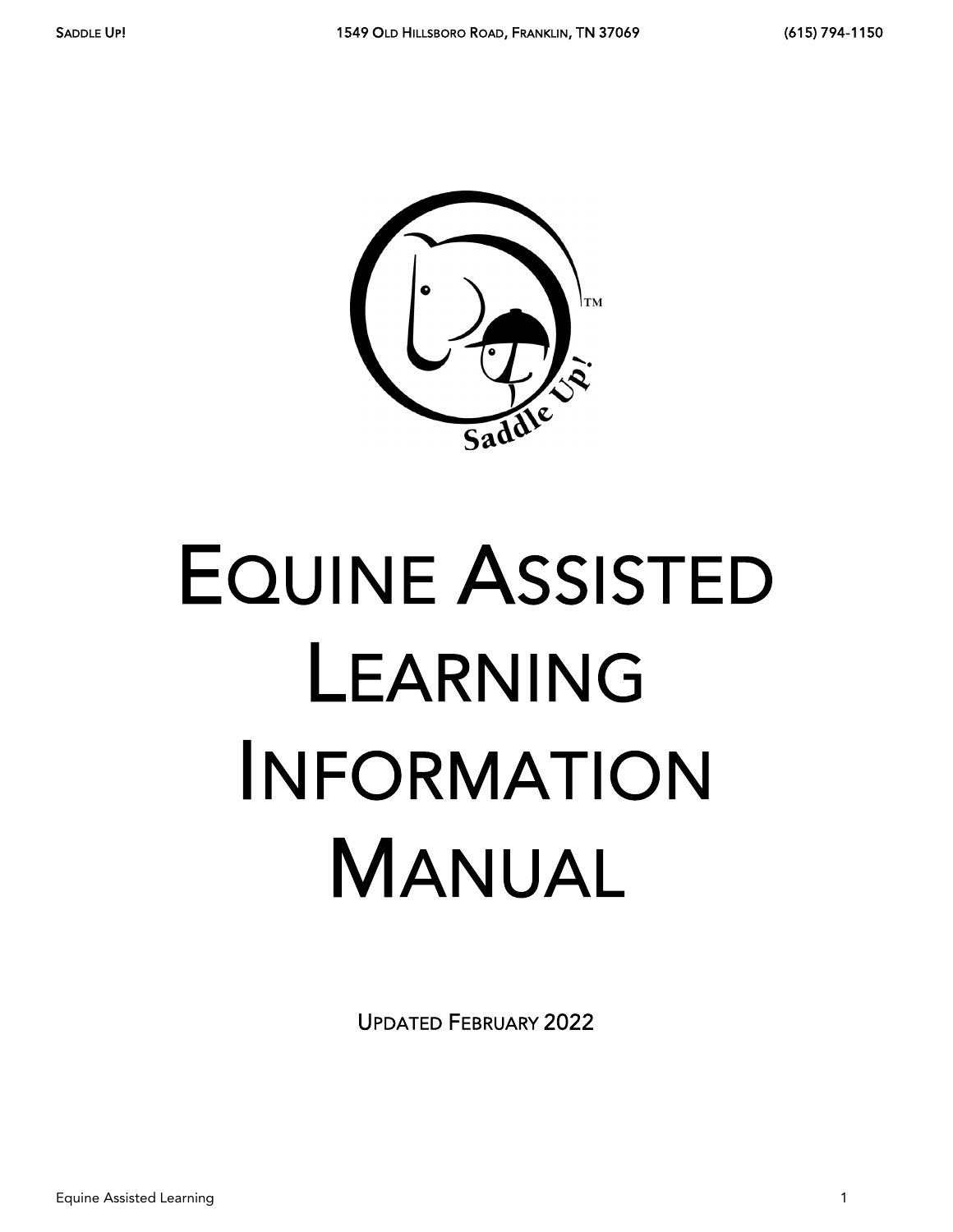

## EQUINE ASSISTED LEARNING INFORMATION MANUAL TABLE OF CONTENTS

| Program Information                       | 3 |
|-------------------------------------------|---|
| Cost & Financial Responsibility           | 4 |
| Proper Attire                             | 5 |
| Paperwork Requirements                    | 5 |
| Parent Supervision (Individuals)          | 5 |
| <b>Supervision (Groups)</b>               | 5 |
| Attendance (Individuals)                  | 6 |
| Attendance & Cancellation Policy (Groups) | 6 |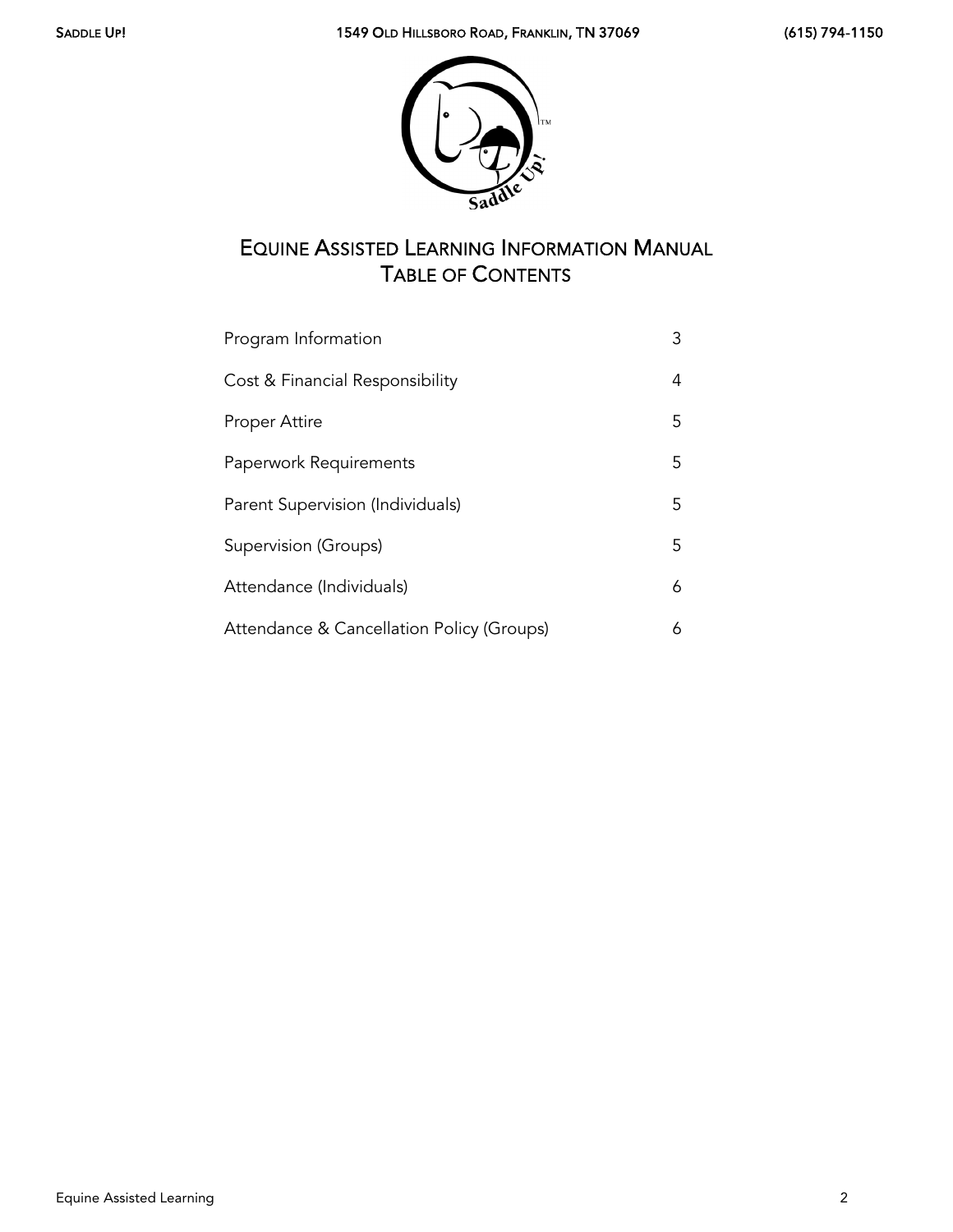## EQUINE ASSISTED LEARNING PROGRAM INFORMATION

Saddle Up's Equine Assisted Learning (EAL) program is a relationship building program that is centered on the concept that building a working relationship with a horse, participants can develop important life skills. The program is designed to work with individuals, small groups, or partner with schools. The participants interact with the horse to learn and practice activities that teach teamwork, leadership, self-confidence, respect, decision making, independence and communication, all through ground horsemanship skills. This program is designed for participants from the age of 4 to 26 years old.

#### PROGRAM STRUCTURE

Saddle Up's Equine Assisted Learning program is a relationship building program that is centered on the concept that building a working relationship with a horse, participants can develop important life skills. The program is designed to work with individuals, small groups, or partner with schools. The participants interact with the horse to learn and practice activities that teach teamwork, leadership, self-confidence, respect, decision making, independence and communication, all through ground horsemanship skills. Using the barn and farm as a dynamic classroom, students also get to participate in arts, crafts, hikes, games, and discovery. For mounted horsemanship skills, please see our Adaptive Riding program. The class is led by a PATH International Equine Specialist in Mental Health and Learning and supported by educators and volunteers as needed. The program time can be adjusted to meet the needs of the school or group.

#### **PROGRESS & GOALS**

Equine assisted learning is designed to meet each participant's or group's specific needs. It will address executive functioning, social/emotional skills, regulation, communication, and problem solving. The goals are set for the individual following an assessment prior to the beginning of the program. Goals are re-assessed at the end of the program and progress is communicated with their parents/guardians.

#### **ELIGIBILITY**

- Participants must be between the age of 4 and 26 years old and have learning and/or social differences.
- Participants need to be willing and able to interact with the horses from the ground.
- Participants between the ages of 19 and 26 years old must be able to handle the horse independently from the group and focus on vocational goals.
- EAL can be scheduled for individuals or groups.
- Saddle Up! follows the PATH International Precautions and Contraindications for determining eligibility for our programs.
- Eligibility verification will be determined by reviewing the paperwork of all group/class participants.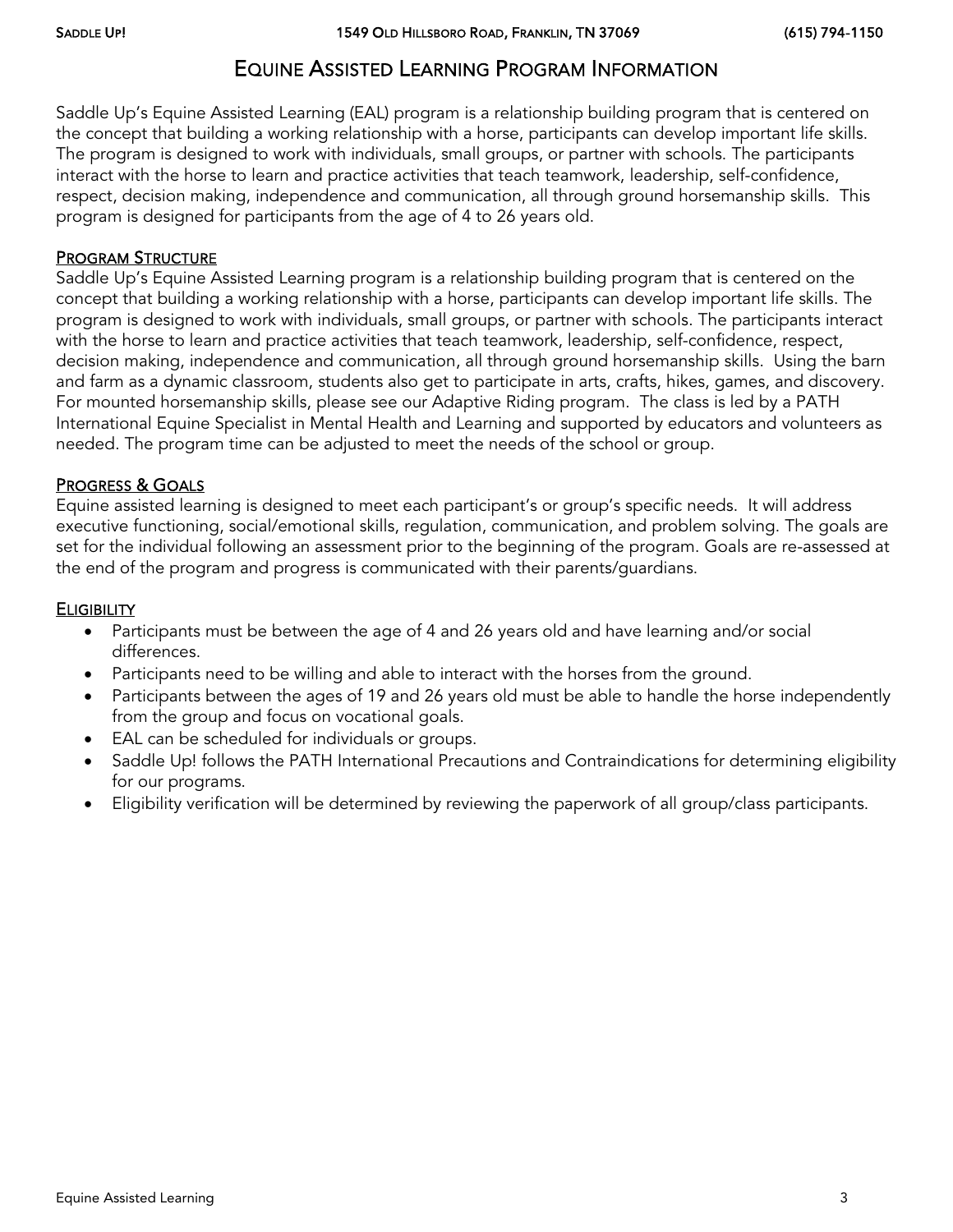## PROGRAM COST & FINANCIAL RESPONSIBILITY

#### PROGRAM COST

- \$35 per participant for a 1 hour lesson for individuals.
- Group rates vary depending on group size, site location for programming, and resources needed. Contact Saddle Up! for more information on group rates.

#### FINANCIAL RESPONSIBILITY - INDIVIDUALS

- Payments for the Equine Assisted Learning program are charged in a lump sum to cover up to 6-8 weeks of programming.
- Spring and fall session fees are broken into 3 payments per session with the first being due at the time of registration along with the \$25 non-refundable, registration fee. The  $2^{nd}$  and  $3^{rd}$  payment dates will be communicated prior to the start of the session.
- Summer fees are broken into 2 payments, the first being due at the time of registration along with the \$25 non-refundable, registration fee. The 2<sup>nd</sup> payment is due the first day your child's scheduled summer program.
- Payment must be submitted prior to the participant receiving services.
- If you get behind on payments, we cannot register your child for the upcoming session until the outstanding balance is paid in full.
- Financial Aid: We do not want cost to deter your child from participating in this program, so please contact our Program Administrator if you need financial aid considerations.
	- o Program discounts are based on a sliding scale and applicants will need to complete paperwork to apply.
	- o Financial Aid can only be available for one program per participant. If your child is participating in more than one program, please let us know where you would like to apply your financial aid.
- Financial Aid Support: If you would like to donate to our Financial Aid Fund, you can bring your donation into the office or visit the DONATE tab on our website at [www.saddleupnashville.org.](http://www.saddleupnashville.org/)

#### **FINANCIAL RESPONSIBILITY - GROUPS**

- 25% deposit is due upon verification of scheduled date(s) of participation and number of participants.
- Remaining balance of 75% is due the day of participation.
- Failure to pay deposit and remaining balance will prevent the group from participating in the scheduled EAL program.
- We do not want cost to deter your group from participating in this program, so please contact our Program Operations Director to discuss grant opportunities to assist with funding.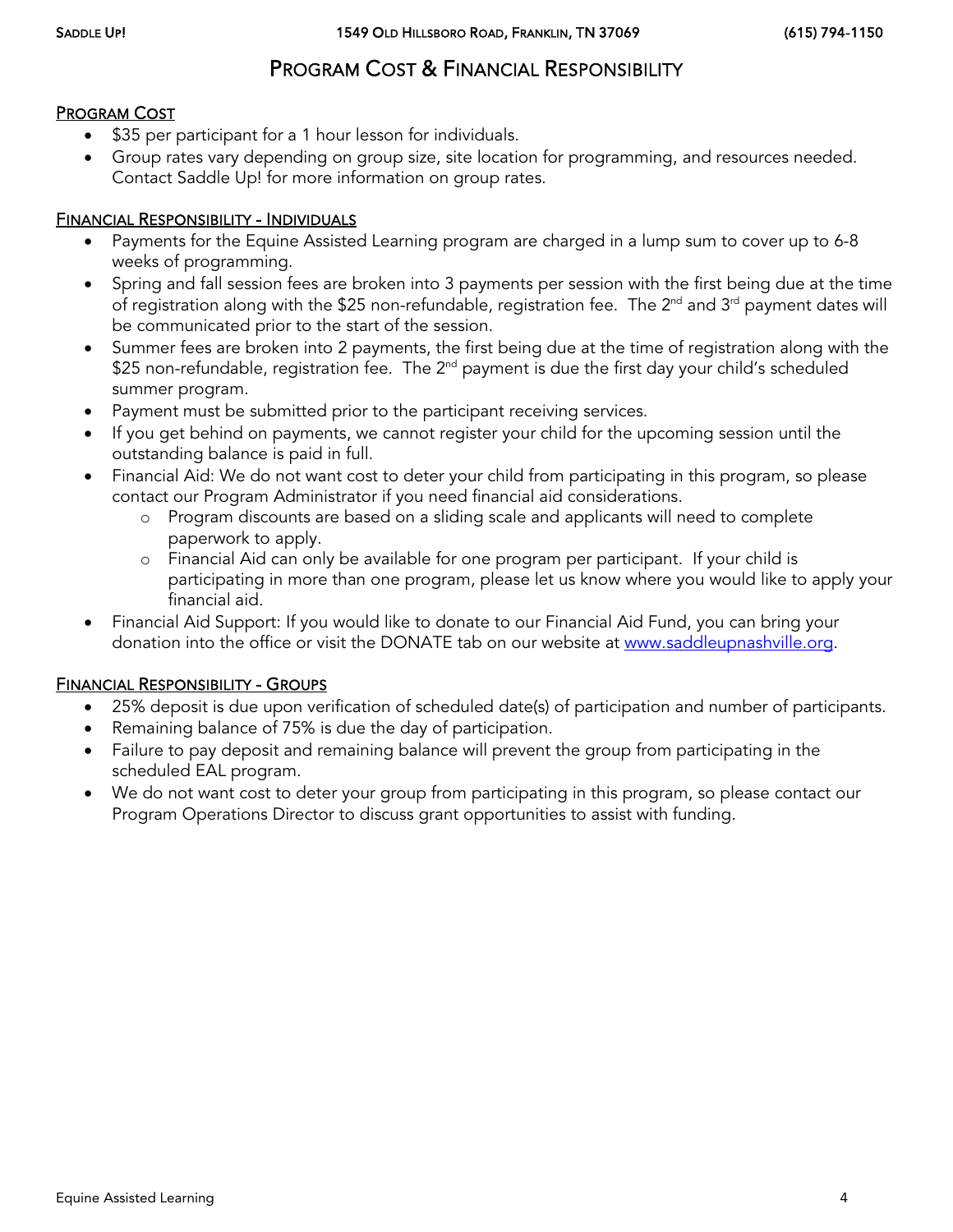## PROPER ATTIRE

If your child arrives at a lesson without the proper attire we reserve the right to not allow him/her in the barn and/or on a horse for their safety.

- ASTM-SEI Riding Helmet Helmets will be available to borrow from Saddle Up!. They will be fit to your child by a Saddle Up! staff person according to the Helmet Fit Guidelines in the Parent Information Manual.
- Closed toe shoe such as boots or tennis shoes. A riding boot with a heel would be ideal.
- Pants are recommended, but shorts may be appropriate in warmer months as long as the Saddle Up! staff approves it in advance.
- Long pants such as Jeans or Riding Pants, are required for mounted horsemanship activities.
- Cold Weather Gear (when appropriate) such as gloves, jacket, etc. Jackets/coats must be zipped or fastened.
- No loose or dangling clothing or jewelry (i.e. scarves, necklaces, bangle earrings, etc.).

### PAPERWORK REQUIREMENTS

- Paperwork must be completed on each participant 1 week prior to the scheduled date of participation.
- All participants are required to have a completed Participant Release annually.
- All participants are required to have an updated Physician's Statement form every two years.

## PARENT SUPERVISION (INDIVIDUALS)

- Parents/guardians must remain on site at all times while their child is participating in our EAL program.
- Parents/quardians are to remain in the lobby or family courtyard during lessons, unless they have special permission from a staff person to enter the program area. Feel free to take a stroll down the driveway or enjoy a snack on one of our picnic tables as well.

## SUPERVISION (GROUPS)

- Teacher(s) or group leader(s) must remain on site at all times while the class/group is participating in our EAL program.
- Teacher(s) or group leader(s) must remain in the family area or courtyard during the horsemanship part of an EAL session, unless they have been trained as a volunteer.
- Teacher(s) or group leader(s) are allowed to help in supporting the EAL session for non-horsemanship activities.